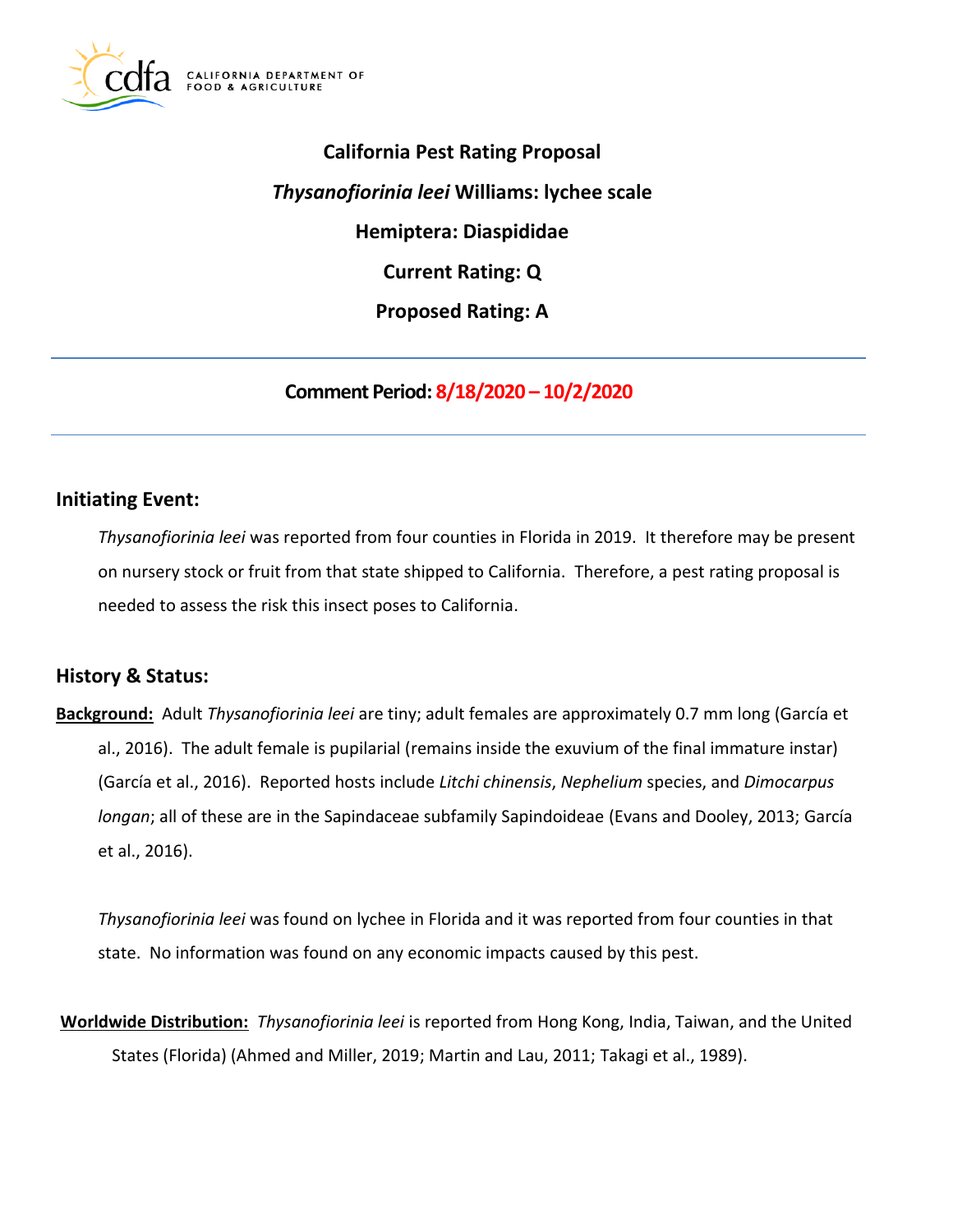

**Official Control:** *Thysanofiorinia leei* is considered reportable by the USDA (U.S. regulated plant pest table).

**California Distribution:** *Thysanofiorinia leei* is not known to be in California.

 **California Interceptions:** *Thysanofiorinia leei* was found on a *Litchi chinensis* plant at a San Diego nursery in 2006 (California Department of Food and Agriculture).

The risk *Thysanofiorinia leei* poses to California is evaluated below.

# **Consequences of Introduction:**

 1) **Climate/Host Interaction:** The reported hosts of *T. leei* are limited to a very small portion of southern California. In addition, this scale appears to be restricted to areas with a tropical or subtropical climate. California. In addition, this scale appears to be restricted to areas with a tropical or subtropical climate.<br>If it can become established in California, it is likely to be limited to a very small portion of southern California. Therefore, it receives a **Low (1)** in this category.

 **– Low (1) Not likely to establish in California; or likely to establish in very limited areas.** 

- Medium (2) may be able to establish in a larger but limited part of California.
- High (3) likely to establish a widespread distribution in California.
- 2) **Known Pest Host Range:** *Thysanofiorinia leei* has only been reported from three genera in one subfamily of Sapindaceae. Therefore, it receives a **Low (1)** in this category.
	- **– Low (1) has a very limited host range.**
	- Medium (2) has a moderate host range.
	- High (3) has a wide host range.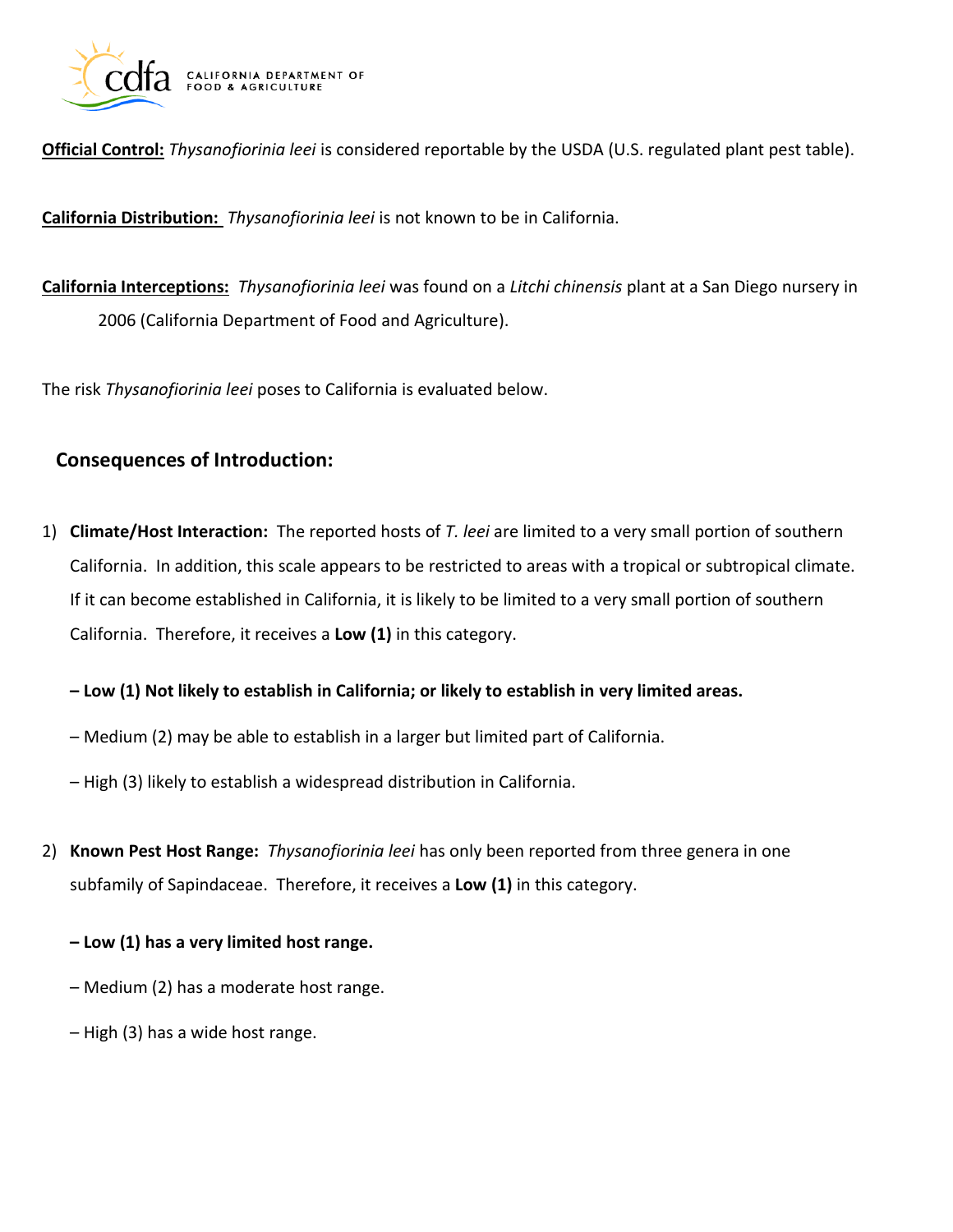

 3) **Pest Reproductive and Dispersal Potential:** *Thysanofiorinia leei* could be moved on infested nursery stock. Therefore, it receives a **Medium (2)** in this category.

– Low (1) does not have high reproductive or dispersal potential.

- **– Medium (2) has either high reproductive or dispersal potential.**
- High (3) has both high reproduction and dispersal potential.
- 4) **Economic Impact**. *Thysanofiorinia leei* is only known to attack three tropical/subtropical fruit trees on the family Sapindaceae, including lychee. There may be very limited lychee production in southern California. However, no information was found suggesting this scale is a significant pest of these hosts anywhere in the world. It is (at the time of this writing) USDA reportable, and the presence of it on fruit or nursery stock could limit trade. Therefore, it receives a **Low (1)** in this category.

#### **Economic Impact: C**

- A. The pest could lower crop yield.
- B. The pest could lower crop value (includes increasing crop production costs).

### **C. The pest could trigger the loss of markets (includes quarantines).**

- D. The pest could negatively change normal cultural practices.
- E. The pest can vector, or is vectored, by another pestiferous organism.
- F. The organism is injurious or poisonous to agriculturally important animals.
- G. The organism can interfere with the delivery or supply of water for agricultural uses.

#### **Economic Impact Score: Low**

- **– Low (1) causes 0 or 1 of these impacts.**
- Medium (2) causes 2 of these impacts.
- High (3) causes 3 or more of these impacts.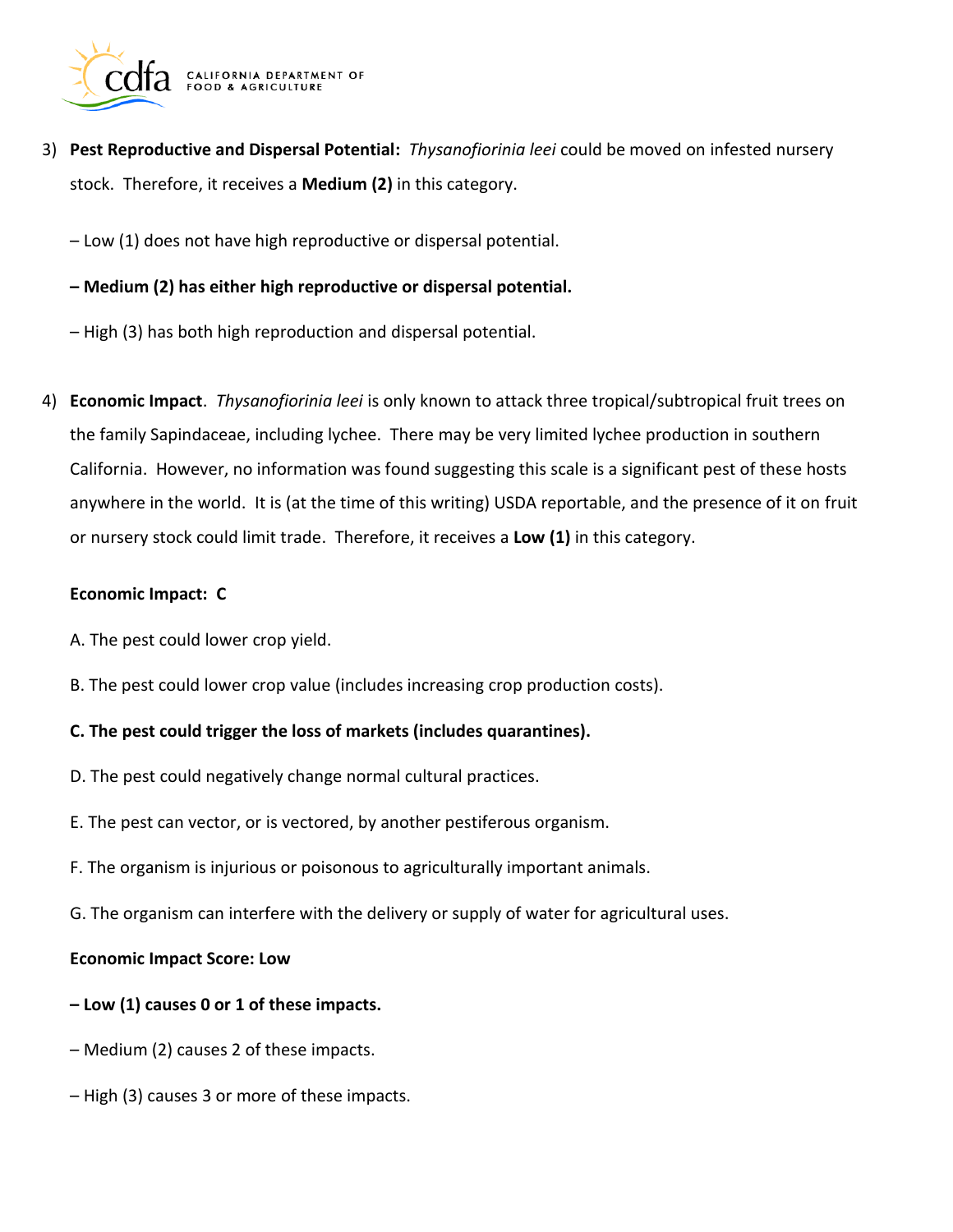

 5) **Environmental Impact**. All of the reported hosts of *T. leei* are in a subfamily (Sapindoideae) that does not including *Acer*, that are represented by native California species are not reported hosts. The presence of this scale in California could trigger private treatments of fruit trees and it could affect backyard fruit tree plantings. Therefore, *T. leei* receives a **High (3)** in this category. include any species native to California (R. Price, pers. comm.). Other genera in the family Sapindaceae,

Evaluate the environmental impact of the pest on California using the criteria below.

#### **Environmental Impact: D, E**

 A. The pest could have a significant environmental impact such as lowering biodiversity, disrupting natural communities, or changing ecosystem processes.

B. The pest could directly affect threatened or endangered species.

C. The pest could impact threatened or endangered species by disrupting critical habitats.

 **D. The pest could trigger additional official or private treatment programs.** 

 **E. The pest significantly impacts cultural practices, home/urban gardening or ornamental plantings.** 

#### **Environmental Impact Score: High (3)**

– Low (1) causes none of the above to occur.

- Medium (2) causes one of the above to occur.
- **– High (3) causes two or more of the above to occur.**

## **Consequences of Introduction to California for** *Thysanofiorinia leei***: Low (8)**

Add up the total score and include it here.

### **–Low = 5-8 points**

–Medium = 9-12 points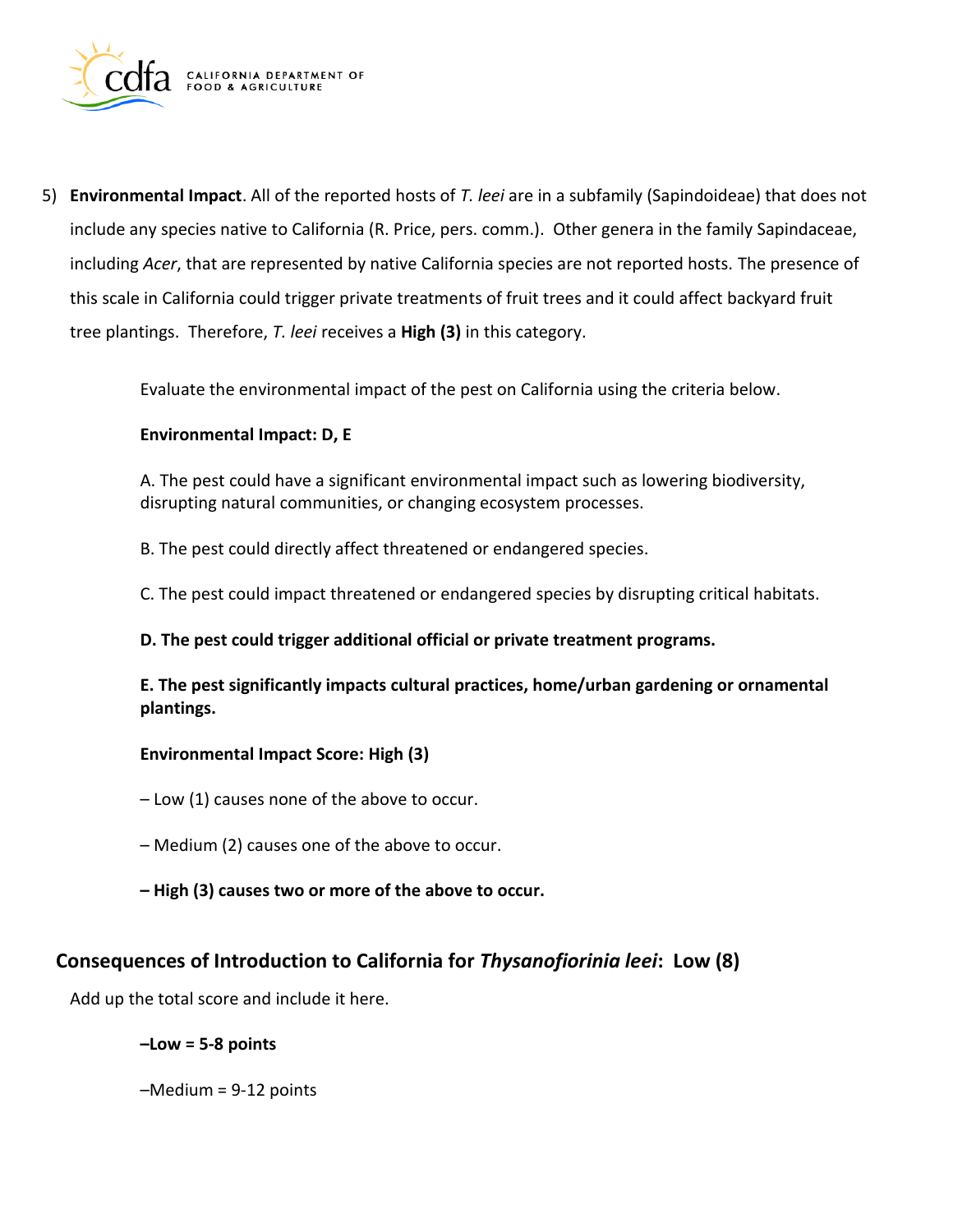

–High = 13-15 points

```
 
6) Post Entry Distribution and Survey Information: Thysanofiorinia leei is not known to be present in 

California. It receives a Low (0) in this category.
```
### **–Not established (0) Pest never detected in California, or known only from incursions.**

 –Low (-1) Pest has a localized distribution in California, or is established in one suitable climate/host area (region).

 –Medium (-2) Pest is widespread in California but not fully established in the endangered area, or pest established in two contiguous suitable climate/host areas.

 –High (-3) Pest has fully established in the endangered area, or pest is reported in more than two contiguous or non-contiguous suitable climate/host areas.

## **Final Score:**

 7) The final score is the consequences of introduction score minus the post entry distribution and survey information score: Low (8)

# **Uncertainty:**

 *Thysanofiorinia leei* could attack new host plant species in California that it has not been previously exposed to.

# **Conclusion and Rating Justification:**

 *Thysanofiorinia leei* is not known to be present in California. It does not appear to have been reported to be a significant pest anywhere in the world. It does not appear to pose a serious threat to California's environment or agriculture. However, its presence here might impact trade, and specialty fruit production and backyard fruit trees may be impacted. For these reasons, an "A" rating is justified.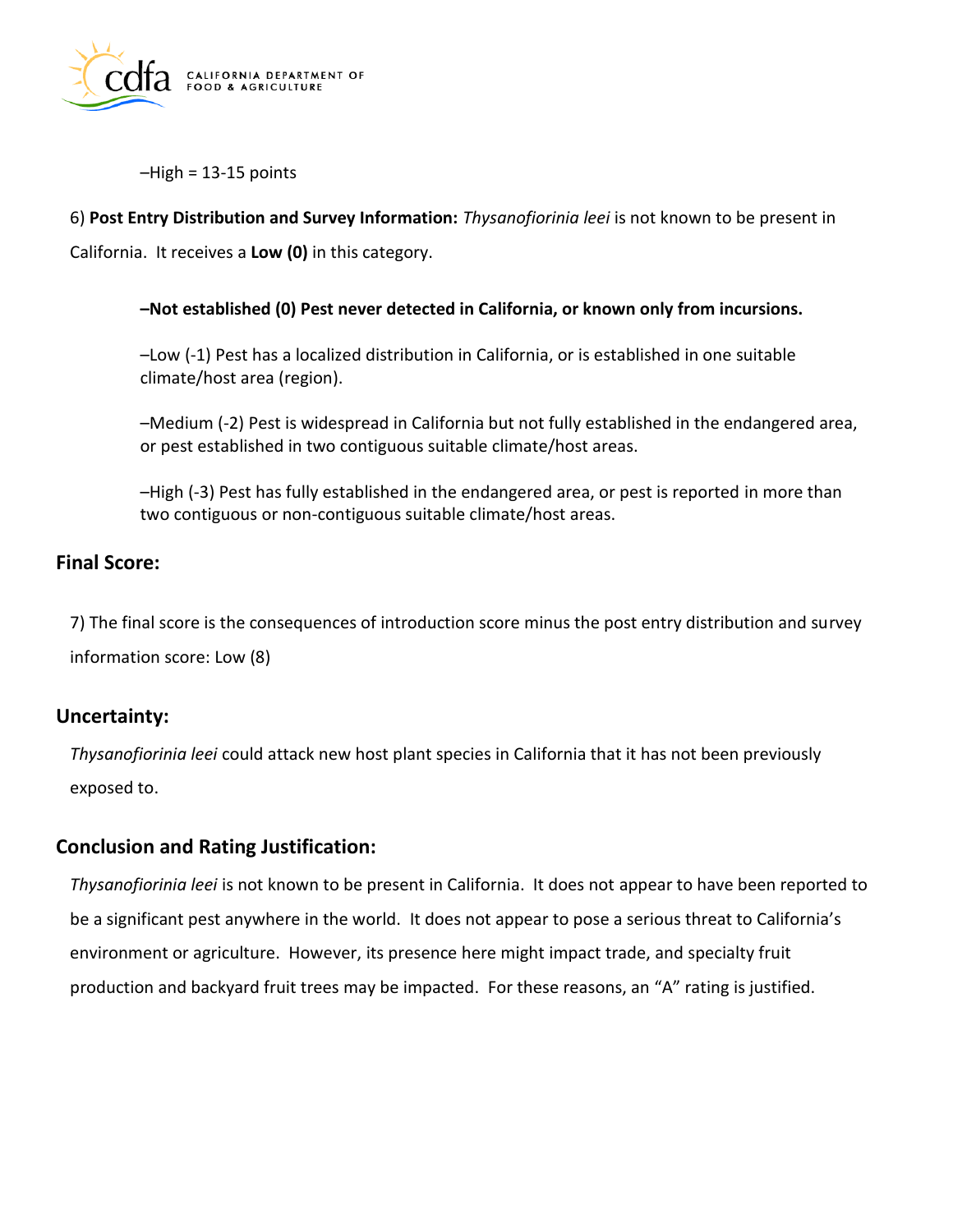

## **References:**

 Ahmed, M. A. and Miller, D. 2019. *Thysanofiorinia leei* (Diaspididae: Coccomorpha: Hemiptera), lychee leei scale, a new U.S. continental record in Florida and potential pest of Florida lychee. Florida Department of Agriculture and Consumer Services, Division of Plant Industry.

 Calflora. Accessed June 29, 2020: [https://www.calflora.org/](https://www.calflora.org)

 California Department of Food and Agriculture. Pest and damage record database. Accessed June 29, 2020:

<https://pdr.cdfa.ca.gov/PDR/pdrmainmenu.aspx>

 Evans, G. A. and Dooley, J. W. 2013. 18. Potential invasive species of scale insects for the USA and Caribbean basin. pp. 320-341 in (K. Peña, ed.) Potential Invasive Pests of Agricultural Crops.

 model of scale insect biology and systematics. Database. doi: 10.1093/database/bav118. [http://scalenet.info.](http://scalenet.info) Accessed July 14, 2020: García, M., Denno, B., Miller, D., Miller, G., Ben-Dov, Y. and Hardy, N. 2016. ScaleNet: A literature-based [http://scalenet.info/catalogue/Thysanofiorinia%20leei/](http://scalenet.info/catalogue/Thysanofiorinia%20leei)

 Martin, J. H. and Lau, S. K. 2011. The Hemiptera-Sternorrhyncha (Insecta) of Hong Kong, China-an annotated inventory citing voucher specimens and published records. Zootaxa 2847:1-122.

 Takagi, S., Pong, T. Y., and S. G. Khoo. 1989. Beginning with *Diaulacaspis* (Homoptera: Coccoidea: Diaspididae): Convergence or effect? Insecta Matsumurana (New Series) 42:143-199.

 U.S. regulated plant pest table. Accessed July 15, 2020: <https://www.aphis.usda.gov/aphis/ourfocus/planthealth/import-information/rppl/rppl-table>